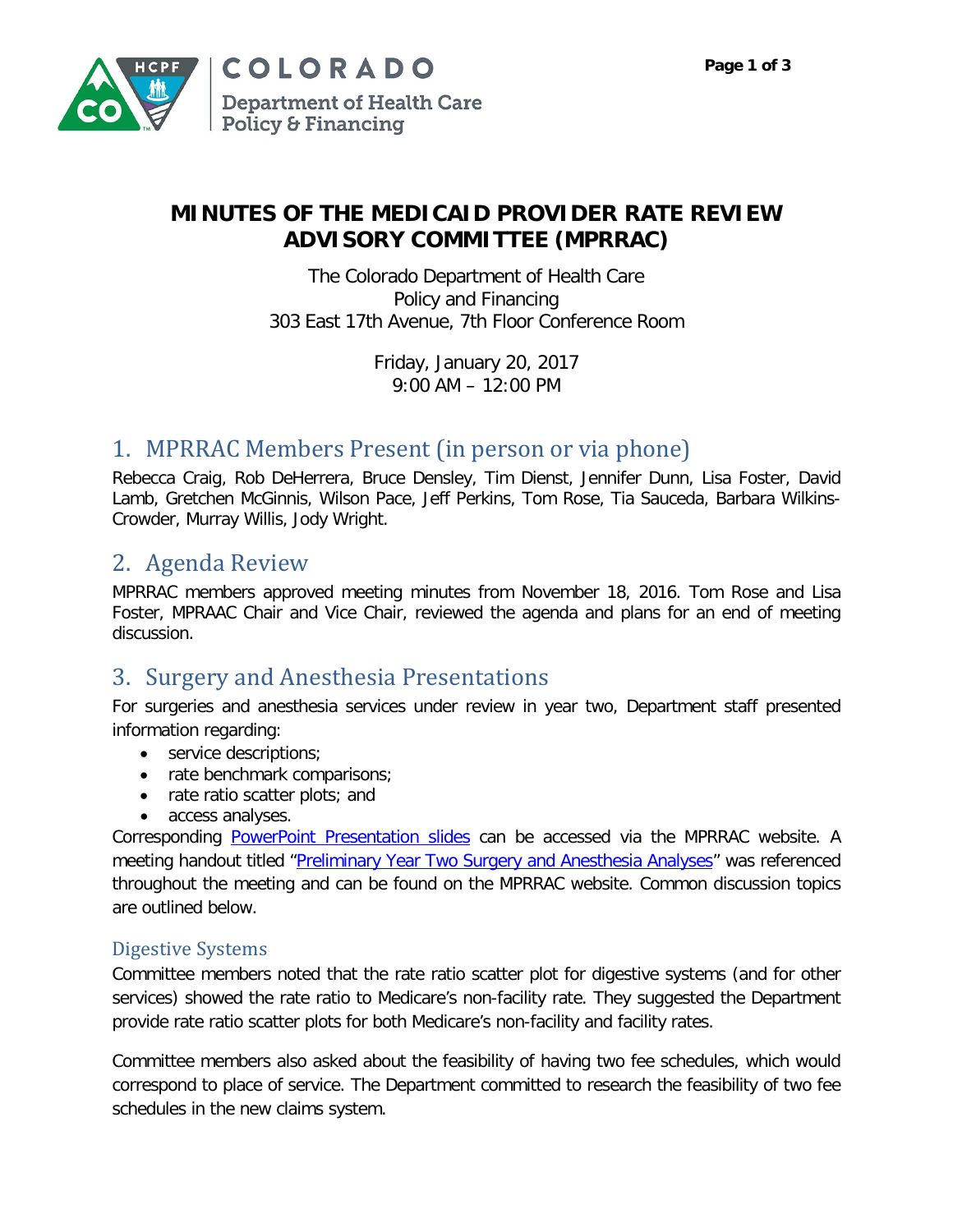Jeff Perkins, an MPRRAC member, also noted that while it is important to examine how future recommendations may impact services with high utilization, it is still important to understand what may happen to codes with low utilization, to be equitable to the doctors that provide service with lower utilization.

## Musculoskeletal Systems

Committee members noted that, for musculoskeletal systems, it appeared as if Medicare's facility and non-facility rates were more similar than other surgeries.

## Cardiovascular Systems

Committee members noted that cardiovascular systems appeared to have one of the biggest differences between Medicare's facility and non-facility rates. They also commented that the rate ratio scatter plot appeared to be more scatter than the rate ratio scatter plot for other surgeries.

#### Integumentary Systems

Committee members noted that the integumentary systems rate ratio scatter plot appeared to have the lowest rate ratio for the highest utilized service, when compared to the highest utilized service in other surgeries.

## Eye and Auditory Systems

The Department noted that for some surgeries, there are specific member to provider ratio metrics, such as cardiology. For eye and auditory surgeons, the Department noted that there is not an agreed upon member to provider ratio. Instead, the Department plans to use the Graduate Medical Education National Advisory Committee's (GMENAC) general surgeon target physician to population ratio.

## Respiratory Systems

Committee members discussed that Health Statistic Region 9 seemed to have a lower Access to Care Index score for respiratory surgeries, and hadn't performed lower in other surgeries.

## Anesthesia Services

Murray Willis provided documentation prepared by the Colorado Society of Anesthesiologists and reiterated his belief that Medicare is not an appropriate comparator for anesthesia services. He provided a report prepared by the U.S. Government Accountability Office titled "Medicare and Private Payment Differences for Anesthesia Services" to support this idea. Lila Cummings explained to other committee members that the Department had reviewed these documents and after consideration still planned to compare anesthesia services to Medicare.

Murray Willis provided information regarding the average private insurance payment for anesthesia services and Jeff Perkins noted Medicaid payments are approximately 50% of the numbers Murray provided.